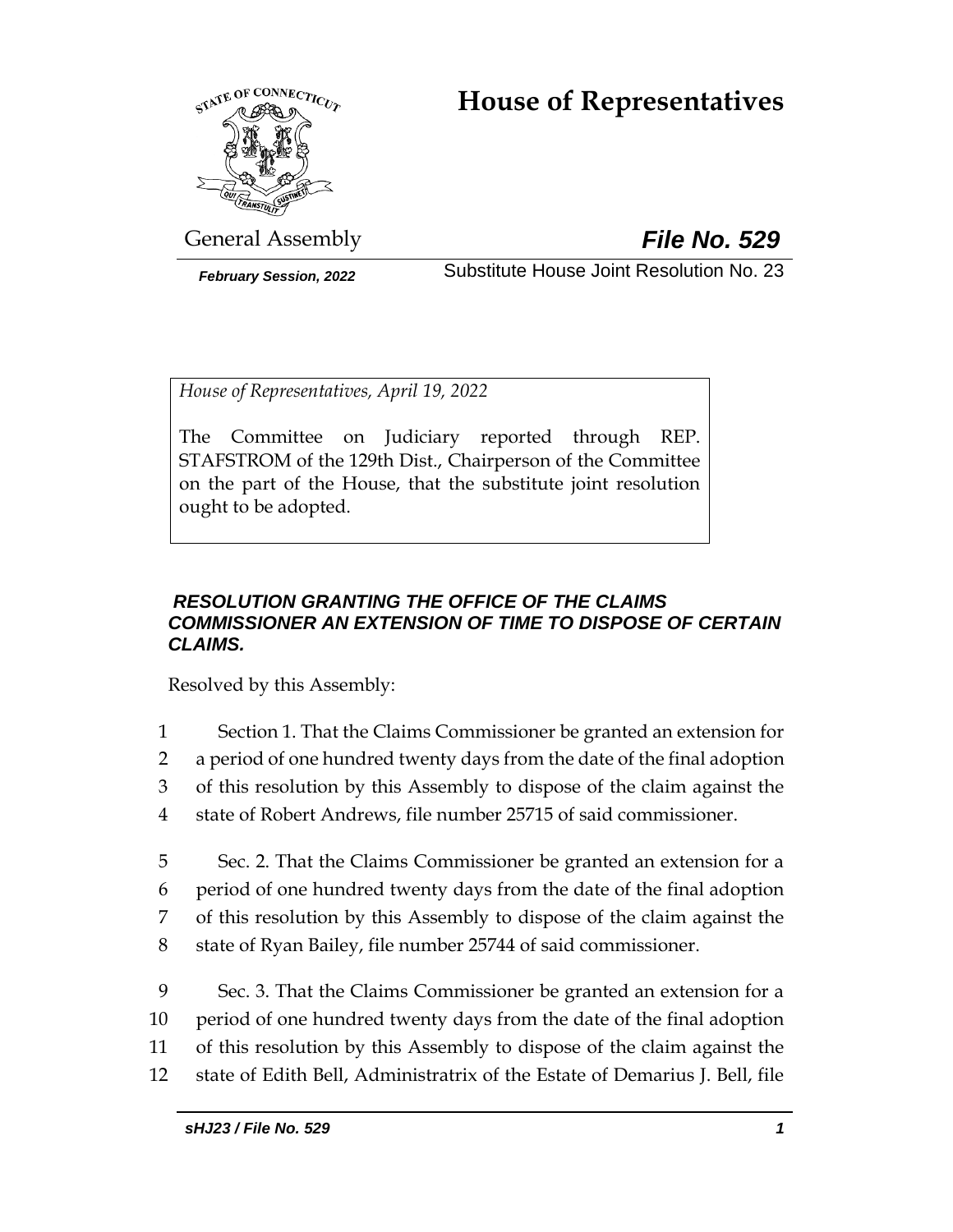number 25967 of said commissioner.

 Sec. 4. That the Claims Commissioner be granted an extension for a period of one hundred twenty days from the date of the final adoption of this resolution by this Assembly to dispose of the claim against the state of Jan Bocheneck, file number 25398 of said commissioner.

 Sec. 5. That the Claims Commissioner be granted an extension for a period of one hundred twenty days from the date of the final adoption of this resolution by this Assembly to dispose of the claim against the state of John Burke, file number 25803 of said commissioner.

 Sec. 6. That the Claims Commissioner be granted an extension for a period of one hundred twenty days from the date of the final adoption of this resolution by this Assembly to dispose of the claims against the state of Eric C. Chyung, file numbers 25716 and 25718 of said commissioner.

 Sec. 7. That the Claims Commissioner be granted an extension for a period of one hundred twenty days from the date of the final adoption of this resolution by this Assembly to dispose of the claim against the state of Jonathan Colon, file number 25733 of said commissioner.

 Sec. 8. That the Claims Commissioner be granted an extension for a period of one hundred twenty days from the date of the final adoption of this resolution by this Assembly to dispose of the claim against the state of Jean Conquistador, file number 25498 of said commissioner.

 Sec. 9. That the Claims Commissioner be granted an extension for a period of one hundred twenty days from the date of the final adoption of this resolution by this Assembly to dispose of the claim against the state of Jeffery DeAngelis, file number 25559 of said commissioner.

 Sec. 10. That the Claims Commissioner be granted an extension for a period of one hundred twenty days from the date of the final adoption of this resolution by this Assembly to dispose of the claim against the state of James Dennis, file number 25752 of said commissioner.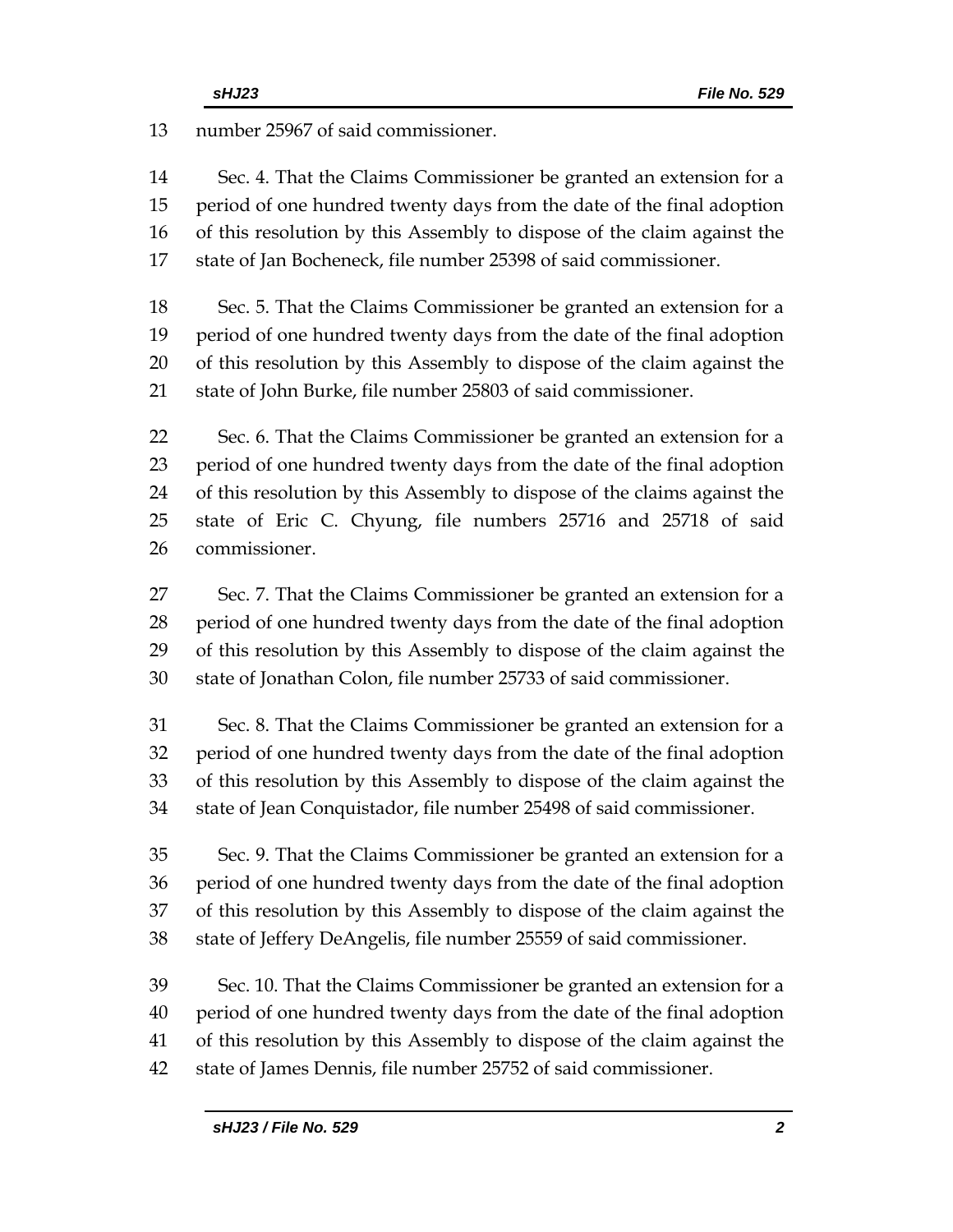| 43 | Sec. 11. That the Claims Commissioner be granted an extension for a      |
|----|--------------------------------------------------------------------------|
| 44 | period of one hundred twenty days from the date of the final adoption    |
| 45 | of this resolution by this Assembly to dispose of the claim against the  |
| 46 | state of Robert Dixon, file number 25578 of said commissioner.           |
| 47 | Sec. 12. That the Claims Commissioner be granted an extension for a      |
| 48 | period of one hundred twenty days from the date of the final adoption    |
| 49 | of this resolution by this Assembly to dispose of the claim against the  |
| 50 | state of Jane Doe, number 1, file number 25567 of said commissioner.     |
| 51 | Sec. 13. That the Claims Commissioner be granted an extension for a      |
| 52 | period of one hundred twenty days from the date of the final adoption    |
| 53 | of this resolution by this Assembly to dispose of the claim against the  |
| 54 | state of Richard and Theresa Fitzgerald, file number 25778 of said       |
| 55 | commissioner.                                                            |
| 56 | Sec. 14. That the Claims Commissioner be granted an extension for a      |
| 57 | period of one hundred twenty days from the date of the final adoption    |
| 58 | of this resolution by this Assembly to dispose of the claim against the  |
| 59 | state of Kimar Fraser, file number 25994 of said commissioner.           |
| 60 | Sec. 15. That the Claims Commissioner be granted an extension for a      |
| 61 | period of one hundred twenty days from the date of the final adoption    |
| 62 | of this resolution by this Assembly to dispose of the claim against the  |
| 63 | state of Benjamin Garnett, file number 25548 of said commissioner.       |
| 64 | Sec. 16. That the Claims Commissioner be granted an extension for a      |
| 65 | period of one hundred twenty days from the date of the final adoption    |
| 66 | of this resolution by this Assembly to dispose of the claims against the |
| 67 | state of Anthony Guevara, file numbers 25672 and 25673 of said           |
| 68 | commissioner.                                                            |
| 69 | Sec. 17. That the Claims Commissioner be granted an extension for a      |
| 70 | period of one hundred twenty days from the date of the final adoption    |
| 71 | of this resolution by this Assembly to dispose of the claim against the  |
| 72 | state of Ammar Idlibi, file number 25699 of said commissioner.           |

*sHJ23 / File No. 529 3* Sec. 18. That the Claims Commissioner be granted an extension for a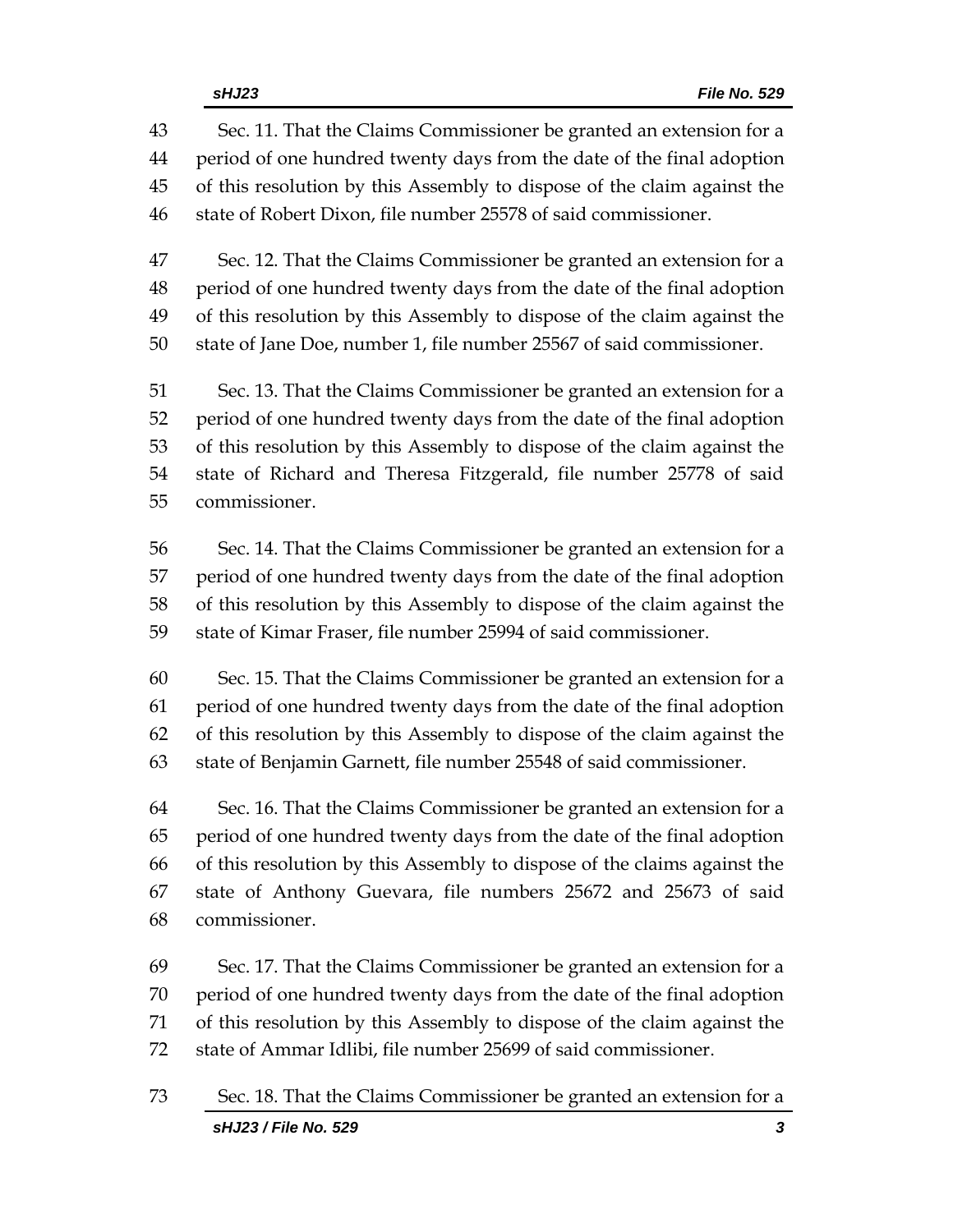period of one hundred twenty days from the date of the final adoption of this resolution by this Assembly to dispose of the claim against the state of Jannatul Islam, file number 25981 of said commissioner. Sec. 19. That the Claims Commissioner be granted an extension for a period of one hundred twenty days from the date of the final adoption of this resolution by this Assembly to dispose of the claim against the state of Victor Jordan, file number 25633 of said commissioner. Sec. 20. That the Claims Commissioner be granted an extension for a period of one hundred twenty days from the date of the final adoption of this resolution by this Assembly to dispose of the claim against the state of Jonathan King, file number 25581 of said commissioner. Sec. 21. That the Claims Commissioner be granted an extension for a period of one hundred twenty days from the date of the final adoption of this resolution by this Assembly to dispose of the claim against the state of L.B. (Burke) Lewis, file number 25968 of said commissioner. Sec. 22. That the Claims Commissioner be granted an extension for a period of one hundred twenty days from the date of the final adoption of this resolution by this Assembly to dispose of the claim against the state of Patrick Lexis, file number 25913 of said commissioner. Sec. 23. That the Claims Commissioner be granted an extension for a period of one hundred twenty days from the date of the final adoption of this resolution by this Assembly to dispose of the claim against the

state of Summer Lowe, file number 25533 of said commissioner.

*JUD Joint Favorable Subst.*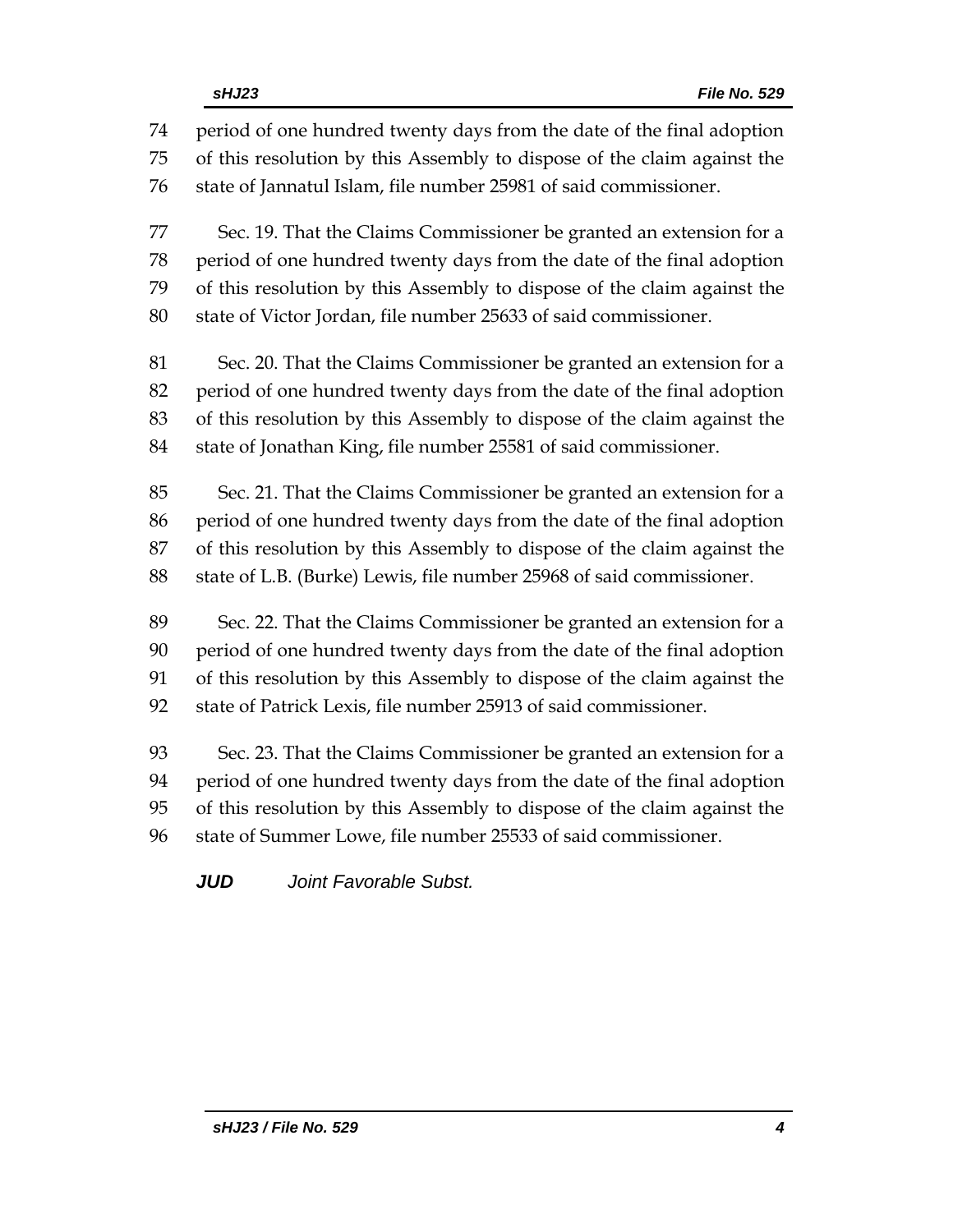*The following Fiscal Impact Statement and Bill Analysis are prepared for the benefit of the members of the General Assembly, solely for purposes of information, summarization and explanation and do not represent the intent of the General Assembly or either chamber thereof for any purpose. In general, fiscal impacts are based upon a variety of informational sources, including the analyst's professional knowledge. Whenever applicable, agency data is consulted as part of the analysis, however final products do not necessarily reflect an assessment from any specific department.*

## *OFA Fiscal Note*

*State Impact:* None

*Municipal Impact:* None

#### *Explanation*

The bill results in no fiscal impact to the state as it grants a 120-day extension to the Claims Commissioner to dispose of certain claims against the state.

*The Out Years*

*State Impact:* None

*Municipal Impact:* None